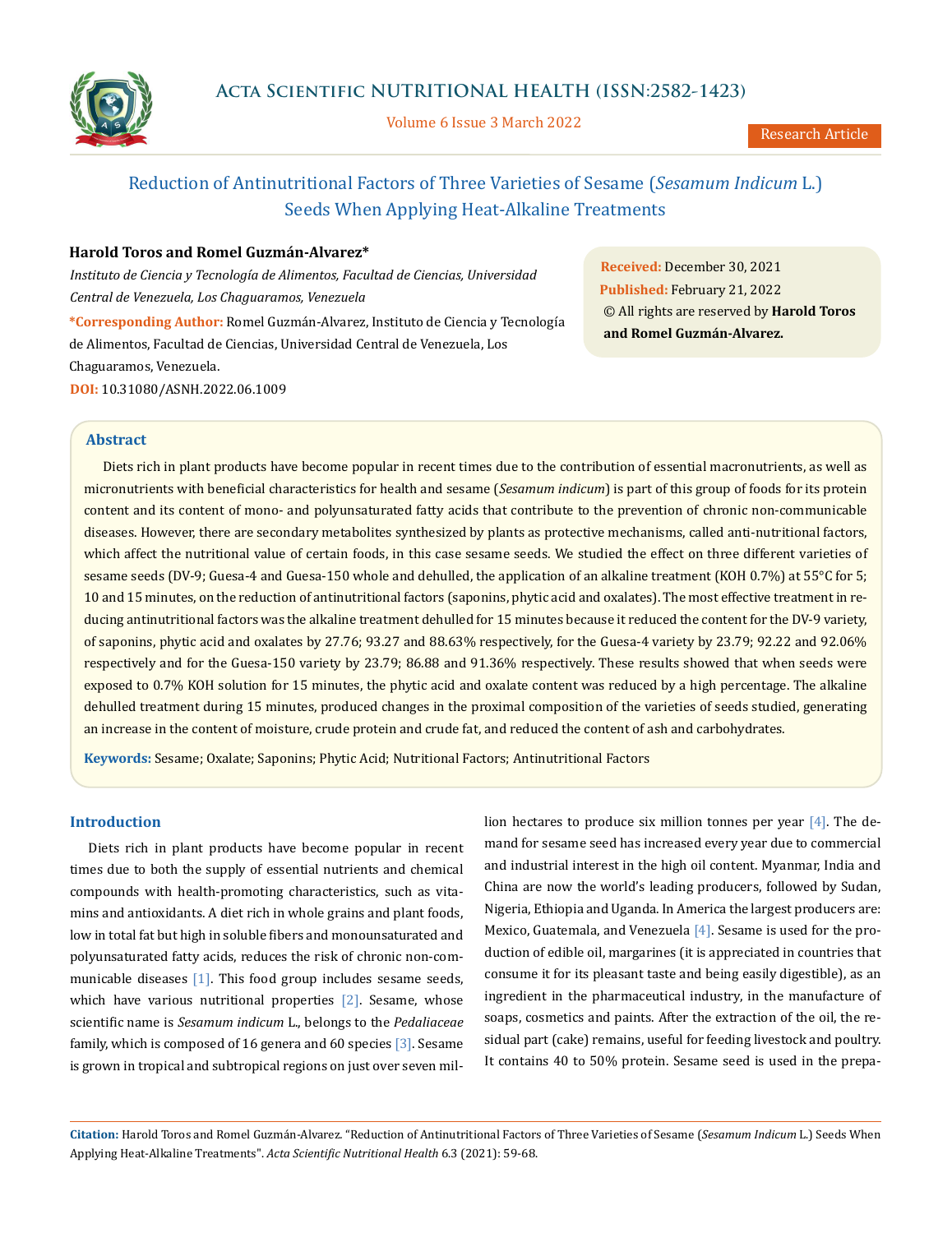ration of biscuits and confectionery  $[5,6]$ . The term antinutrients areis used to qualify those compounds that affect the nutritional value of some foods, especially seeds, because they hinder or inhibit the assimilation of nutrients that come from foods generally of plant origin (proteins and minerals), from the biochemical point of view these factors are of varied nature and can become toxic or cause undesirable physiological effects such as flatulence, Stomach distension, pancreatic affectations, agglutination of red blood cells, decrease in the assimilation of nutrients, among others, antinutritional factors are natural non-fibrous substances, generated by the secondary metabolism of plants as a defense mechanism to stressful situations or against the attack of moulds, bacteria, insects and birds  $[1,7]$ . Authors have  $[8]$  evaluated the effect of various treatments on the anti-nutritional factors of both whole and dehulled varieties of sesame seeds in Nigeria and observed that the use of water soaking, germination, autoclaving, roasting and cooking significantly reduced the levels of phytates and oxalates in whole and dehulled sesame seeds, with a maximum reduction in these levels after germination. Others [9] determined the content of anti-nutritional factors in sesame seeds during four days of fermentation, and it was observed that there was a 50% reduction in phytic acid content, while the oxalate content was reduced by 69%, after 96 hours of fermentation. In accordance with the above, it was proposed in the present work to evaluate the application of an alkaline treatment to reduce anti-nutritional factors in sesame seeds for use in the human diet, select the most effective treatments and perform a proximal analysis to evaluate the effect of the selected treatments on the nutritional composition of the seeds.

## **Materials and Methods**

#### **Collection/preparation of sesame seed flour**

The sesame seeds (*Sesamun indicum* L.) varieties Guesa-150, Guesa-4 and DV-9, were provided by the company Comercializadora Guesa C.A, located in Turen, Portuguesa state, in the Bolivarian Republic of Venezuela. Sesame seeds were washed with potable water, then alkaline treatment (KOH 0.7%) was applied at a temperature of 55°C for 5, 10 and 15 minutes. Whole and dehulled seeds were obtained. In the case of dehulled seeds, once the treatment in study was applied, the raw material was homogenized in a Metvisa® brand blender for 30 seconds. Then, the seeds were placed inside a 14 mesh sieve and successive washings (minimum 3) were performed, under water pressure in order to retain the bark of the seeds. To obtain whole seeds, after applying the treatment in study, successive washings with jet water were realized (minimum 3), trying to manipulate the seeds as less as possible. Once obtained the seeds (whole and dehulled) they were dried in a tray dehydrator (Mitchel Dryers 6451/59) to a temperature of 55 ºC during 5 hours. After drying the seeds, they were cold pressed, using a hydraulic press (Fisher Scientific Co. Carver Laboratory Press model B), under a pressure of approximately 24,000 psi, with which oil and cake (residue) were obtained. Once the oil was extracted, it was centrifuged and filtered and then stored in clean, dry glass containers. The cake was then reduced in size using a Corona® brand disc mill, and the material obtained was passed through a 60 mesh sieve to obtain sesame flour (partially defatted) which was then stored in plastic bags for later analysis.

#### **Determination of proximate**

The proximate composition of the samples was determined by A.O.A.C [10]. Moisture content (925.40) of the samples was carried out by oven drying at 105°C to constant weights.. Ash (950.49A) was determined by furnace incineration method. Crude protein (955.04) was determined using micro-kjeldahl method. This method consists of taking 2g of fresh sample, mixing it in a Kjeldahl flask with  $H_2SO_4$ . The flask is heated, and when it takes a dark color, it is neutralized with 45% NaOH. In a small flask 5 mL of saturated  $\rm H_3$ BO $_3$  and 3 - 4 drops indicator added. Both flasks are placed in the micro Kjeldahl and it is waited until the coloration of the small flask changes from pink to yellow. Titrate with 0.02 N HCl and calculate % crude protein. Carbohydrate was obtained by difference.

#### **Determination of crude fat**

The determination of crude fat was performed through the Microwave Assisted Process (MAP) [11]. Under certain modifications, 1g of sample was weighed and placed in a test tube, 4 mL of petroleum ether was added and mixed in a vortex at a speed of 6, for 15 seconds then 4 mL of chloroform was added and homogenized in the same way. The tube was heated in microwaves for 4 seconds, three times continuous. It was centrifuged at 3000 rpm for 5 min, then the supernatant was recovered and the extraction repeated. The recovered supernatants were added to a preweighed heating plate and heated to evaporate. The residue was dried at 60°C in a stove and reweighed after cooling at room temperature.

**Citation:** Harold Toros and Romel Guzmán-Alvarez*.* "Reduction of Antinutritional Factors of Three Varieties of Sesame (*Sesamum Indicum* L.) Seeds When Applying Heat-Alkaline Treatments". *Acta Scientific Nutritional Health* 6.3 (2021): 59-68.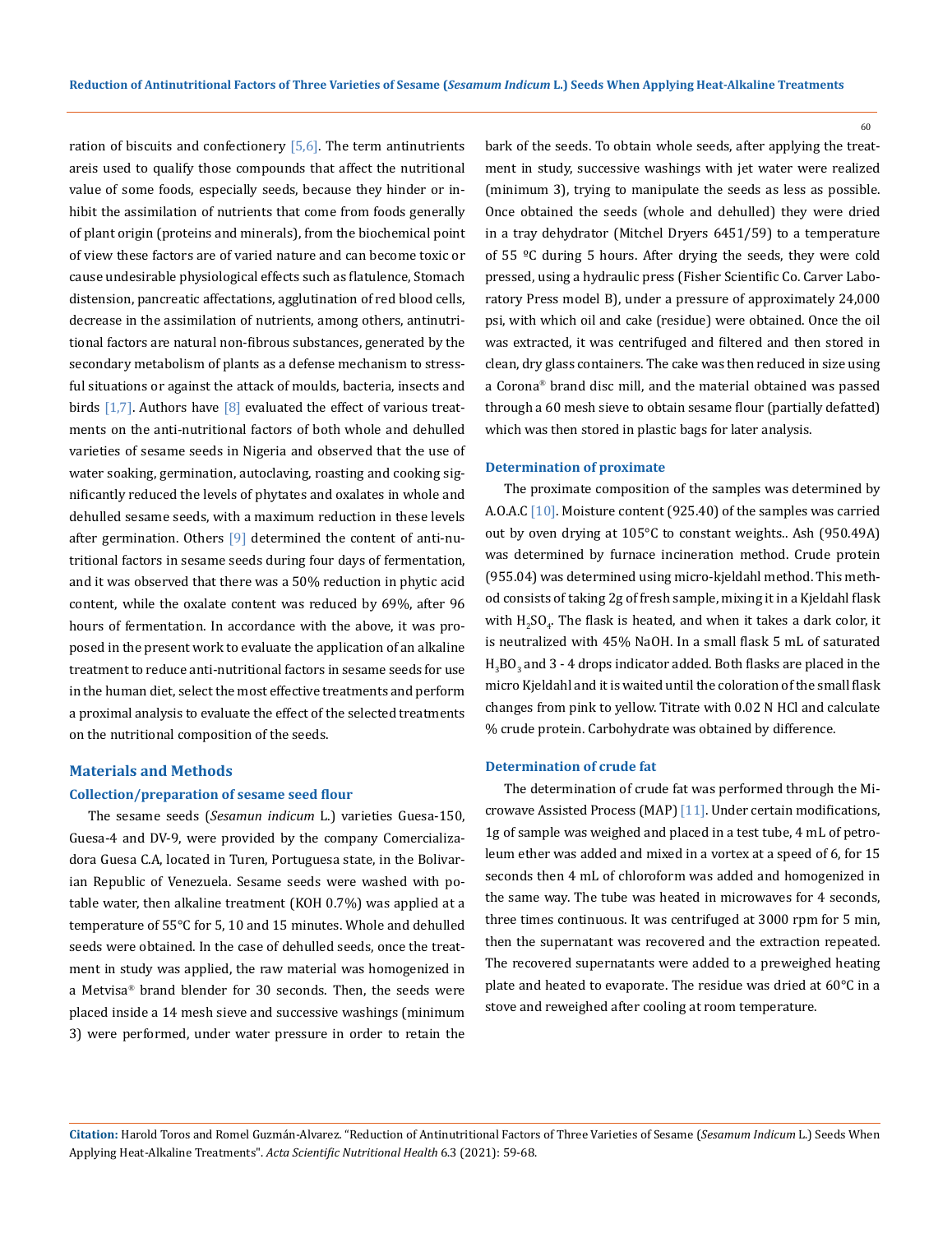## **Determination of anti-nutrients Determination of saponins**

The saponin content was determined according to the standard method of  $[12,13]$  and certain modifications, 1g of the defatted sample was mixed with 10 mL of a 20% ethanol solution in a test tube. The mixture was heated in a water bath for 90 minutes at 55  $°C$ . It was then filtered through a filter paper. The residue was extracted with 10 mL of 20% ethanol. The extract was reduced by approximately half in a water bath at 90°C and transferred to a centrifuge tube in which 5 mL of diethyl ether was added and agitated vigorously in vortex and centrifuged at 3000 rpm for 2 minutes. Extraction was performed twice until the aqueous layer became light coloured. The recovered aqueous layer was mixed with 5 mL propanol and 2 mL 5% NaCl solution, agitated vigorously in vortex and centrifuged at 3000 rpm for 2 minutes. The recovered aqueous layer evaporated to dryness on a previously weighed evaporation plate. The residue was dried at 60°C in a stove and reweighed after cooling in a desiccator. The content of saponins, expressed in %, was calculated by applying the following equation proposed by Obadoni and Ochuko [12].

$$
\% \text{Saponin} = \frac{\text{weight of residue} \times 100}{\text{weight of sample}} \qquad \qquad \text{---} \quad \text{---} \quad [12]
$$

#### **Determination of phytic acid**

The determinations were made under the methodology of [14,15], under certain modifications, where 2g of dry matter were soaked in 50 mL of 2% HCl for three hours and then filtered with Whatman N° 1 paper. 25 mL were recovered from the filtrate and 5 mL of potassium thiocyanate (KSCN) were added at 0.3% and 4 drops of ammonia  $(NH_3)$  were added as an indicator. 53.5 mL of distilled water was added to generate the appropriate acidity. The mixture was titrated with a solution of  $0.01\ \text{M}$  iron chloride (FeCl $_{3}$ ). The titration was stopped until a yellow color appeared that persisted for about 3 to 5 minutes. The phytic acid content, expressed in mg%, was calculated by applying the following equation proposed by Wheeler and Ferrel [14]

$$
Phytic acid (mg%) = \frac{Tv \times 1,19 \times 3,55 \times N \times DF \times 100}{M} \ \cdots
$$

Where (Tv) is the total volume of titration spent

1 mg of iron is equivalent to 1.19 mg of phytic phosphorus

To calculate the phytic acid content, multiply the value of phytic phosphorus by 3,55

3,55 is the ratio between the molecular weight of phytic acid (660g/mol) and the molecular weight of phytic phosphorus (186g/ mol).

N is the Normality of FeCl $_3$ 

DF is the dilution factor (TV/A where TV: Total filtrate volume, 50 mL and A: aliquot, 25 mL)

M is the sample weight in mg.

#### **Determination of oxalates**

The standard method of Underwood  $[16]$  and certain modifications were used, 1g of dry matter was weighed in a beaker and mixed with 75 mL of  $H_2SO_4$  3 M. It was agitated intermittently for 1 hour, with magnetic agitator. The mixture was filtered through Whatman Filter Paper No. 1. 25 mL of filtrate were used and 5 mL of  $H_2SO_4$  6N and 50 mL of distilled water were added. It was titrated hot (80 - 90 °C) against 0.1 N KMnO $_4$  solution till a faint pink  $\,$ color appeared and persisted for at least 30 seconds. The content of oxalates, expressed as mg%, was calculated by applying the following equation proposed by Underwood [16].

--------------[16]

Where:

Tv = Total volume of titration spent  $1 \text{ mL}$  of KMnO $_{4}$  0,1 N is equivalent to 6,3 mg of oxalic acid N is the Normality of  $KMnO<sub>4</sub>$ DF is the dilution factor (TV/A where TV: Total filtrate volume, 75 mL and A: aliquot, 25 mL) M is the sample weight in mg

#### **Selection of the best treatments**

The most effective treatments to reduce antinutritional factors were selected and a proximal analysis was performed to determine their influence on the proximal composition of the seeds.

#### **Statistical analysis**

Significant differences between means were calculated using analysis of variance (ANOVA) and a multiple comparison test (Fisher's minimal significant difference) with a significance level of 5%. The statistical program Statgraphics Centurion was used.

**Citation:** Harold Toros and Romel Guzmán-Alvarez*.* "Reduction of Antinutritional Factors of Three Varieties of Sesame (*Sesamum Indicum* L.) Seeds When Applying Heat-Alkaline Treatments". *Acta Scientific Nutritional Health* 6.3 (2021): 59-68.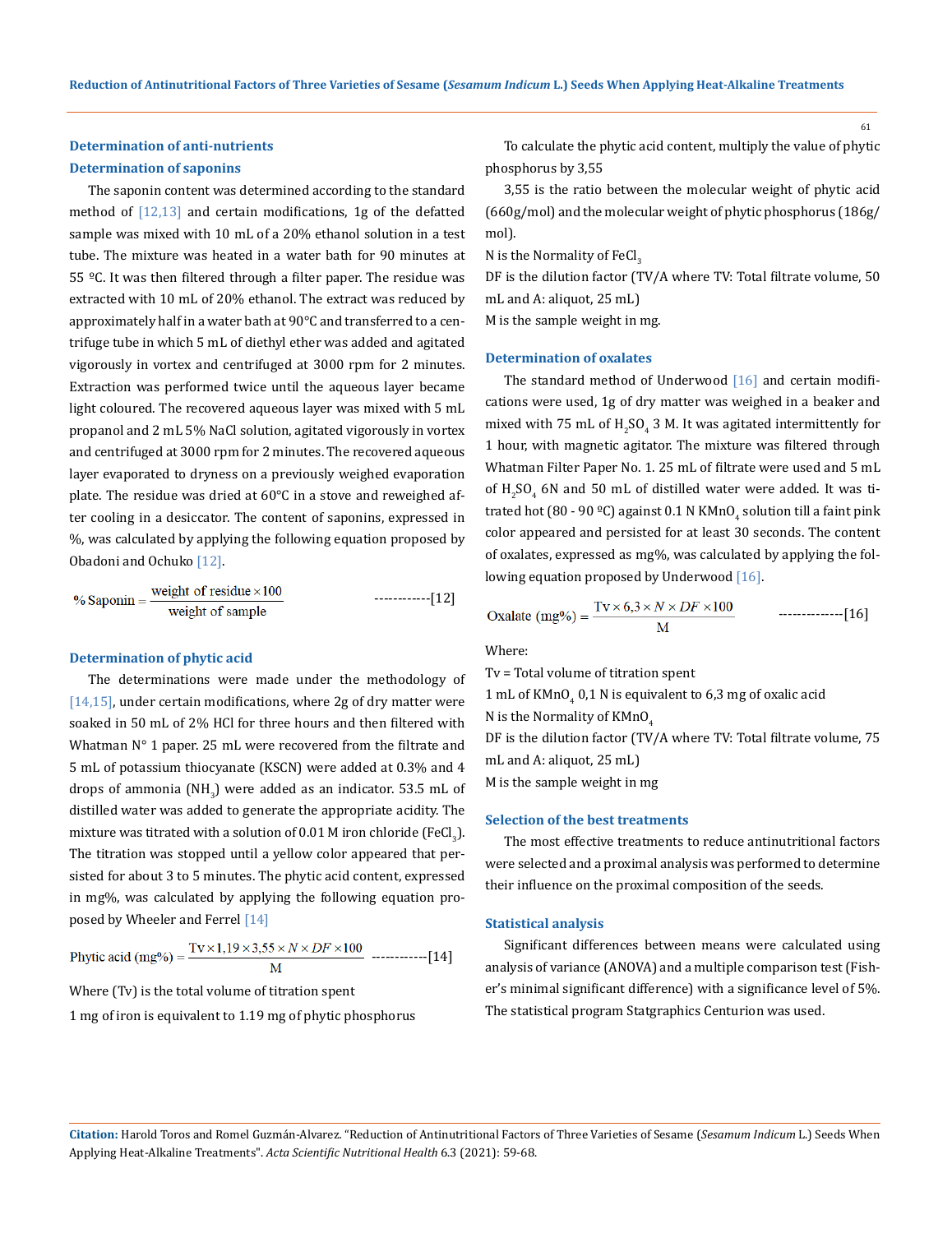#### 62

#### **Results and Discussion**

#### **Proximate composition of sesame seed**

The results obtained for the chemical characterization of sesame seeds are observed in table 1, which shows that all the evaluated parameters presented statistically significant differences  $(p < 0.05)$ . The moisture content of the seeds was between 4.17 to 5.17%, this being an acceptable value for these types of seeds, considering that it is mainly oilseed seed. Differences in moisture content can often be associated with the drying process in the field, highlighting that since these varieties are non-indehiscent, they must remain stacked once harvested to guarantee drying, which generally culminates when the plant is harvested. It is entirely yellow; this process is wholly heterogeneous and dependent on the climatic conditions of the production area. Some authors  $[8,17-23]$ have reported similar or different values for other sesame varieties. The crude protein content shows that the DV-9 has a higher contribution between 9.01 to 9.15% than the G-4 and G-150 varieties. These differences could be associated with the origin from which the types come. According to information from the seed's supplier, DV-9 is a seed generally used to commercialize in the Middle East due to its intensely bitter taste. Therefore, it was necessary to carry out various genetic crosses using seeds from different origins of the world. Sesame seeds are a significant source of vegetable protein, which can be consumed raw, representing great nutritional importance. According to other reports [18,19,22,24], the crude protein content of sesame shows fluctuations according to the variables analyzed.

| Nutrients (%)  | $DV-9$                                                         | Guesa-4                  | Guesa-150                     |  |
|----------------|----------------------------------------------------------------|--------------------------|-------------------------------|--|
| Moisture       | $5.17 \pm 0.03$ <sup>a</sup>                                   | $4.33 \pm 0.04^b$        | $4.17 \pm 0.06$ <sup>c</sup>  |  |
| Crude protein* | $38.74 \pm 0.39$ <sup>a</sup><br>$29.59 \pm 0.80$ <sup>c</sup> |                          | $29.73 \pm 0.22^b$            |  |
| Crude fat*     | $35.46 \pm 0.26$ <sup>c</sup>                                  | $36.89 \pm 0.15^{\rm b}$ | $37.26 \pm 0.26$ <sup>a</sup> |  |
| Ash $*$        | $9.88 \pm 0.07$ <sup>b</sup>                                   | $10.11 \pm 0.10^a$       | $9.70 \pm 0.10$ <sup>c</sup>  |  |
| Carbohydrate*  | $10.75 \pm 0.25$ <sup>c</sup>                                  | $19.08 \pm 0.09^{\rm b}$ | $19.14 \pm 0.36^a$            |  |

**Table 1:** Proximal composition of sesame seeds.

Values are presented as mean ± standard deviation of three replicates. \*base dry (bd).

The G-150 variety has a more significant contribution regarding the crude fat content. However, the yields of the DV-9 and G-4 varieties show that they can also be qualified for commercial oil extraction. Other researchers [18,24] have reported similar or higher values than those noted. Sesame oil is an excellent source of saturated and unsaturated fatty acids and other antioxidants. Therefore, its consumption is vital for any food system. The ash content allows us to observe that whole sesame seeds possibly have a high contribution of minerals, which is of great interest in food. Scientific reports [19,22,24] show similarity. The composition directly influences the total carbohydrates content that the varieties have in their other constituents. It is observed that the variety DV-9 reports a value 8% lower than G-4 and G-150, Coinciding with reports from others [19,22]. In general, the total carbohydrates content of sesame is constituent of dietary fiber. It represents a great nutritional contribution to sesame. In such a sense, it can be considered a superfood, which only requires effective cleaning treatments that guarantee its safety to be consumed as raw food.

#### **Saponine**

The content of saponins in sesame flour obtained from seed without applying any treatment was  $16.34 \pm 0.05$ ,  $15.42 \pm 0.15$  and 15.16 ± 0.01 % for varieties DV-9, Guesa-4 and Guesa-150 respectively (table 2). These values are higher than those reported by other authors for some varieties of *Sesamun indicum* such as: 4.91 - 5.03% [22]; 2.45 - 2.49% [20]; 9.20 - 10.14% [25]; 2.91 - 2.95% [26]; 3.14 - 4.46% [27] and 5.60% [23]. Table 2, it is shown, for the varieties of seeds in study, that the content of saponins was decreasing with the different treatments applied, observing statistically significant differences ( $p < 0.05$ ) between them, however, no statistically significant differences were observed between the times applied for the same treatment, as well as it could be determined that the best treatment was: alkaline dehulled during 15 minutes, with a percentage of reduction of 27.76%; 23.79 and 23.79 for DV-9; Guesa-4 and Guesa-150 respectively. This study showed that the saponins are distributed throughout the seed since the dehulled by alkaline treatment eliminated part of the saponin content that was in the hull and pericarp [28,29]. Regarding the thermal stability of saponins, they are resistant to temperatures below 100 °C [29,30]. Therefore there was no significant difference between the times of 5, 10, and 15 minutes at 55 °C because from 60 °C the leaching rate increases [29]. The alkaline treatment, reduced the content of saponins, because they do not resist sudden changes in pH, very acid or alkaline values generate hydrolysis of *O*-glucosidic bonds (be-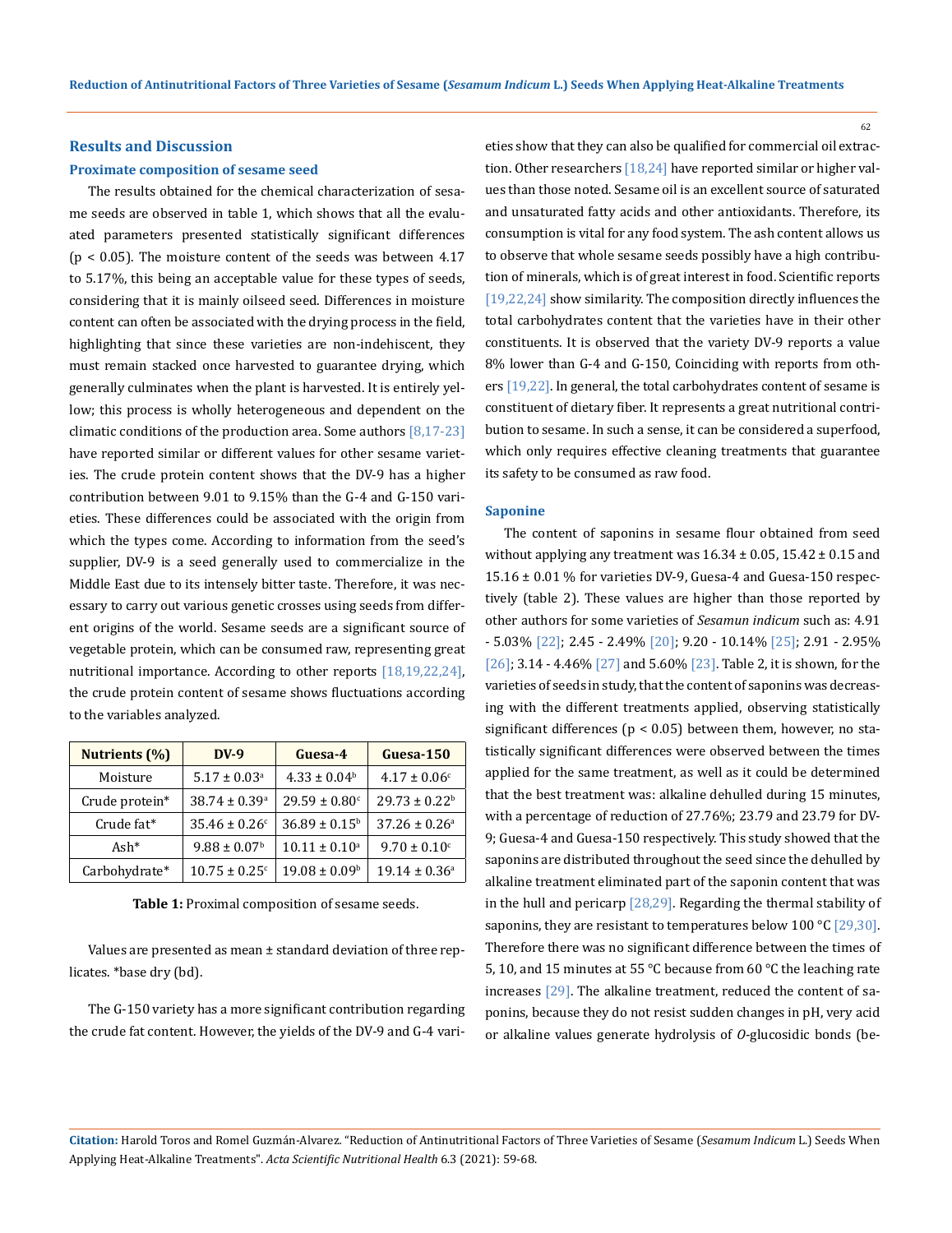tween the sugar chain and the aglycone) and interglucosidic bonds (between the sugar residues), resulting in the release of aglycones, prosapogenins, sugar residues or monosaccharides [31,32]. It is likely that the total saponin content has not been determined with the alkaline treatment because of the possible formation of soaps due to the fat content of the seed that could react with the KOH and the saponins acted as emulsifier.

| <b>Seed varieties</b> |                                   |                    |                               |  |
|-----------------------|-----------------------------------|--------------------|-------------------------------|--|
| <b>Treatments</b>     | $DV-9$ (mg%)                      |                    | Guesa-4 (mg%) Guesa-150 (mg%) |  |
| Control               | $16.34 \pm 0.05$ a                | $15.42 \pm 0.15$ a | $15.16 \pm 0.01$ a            |  |
| Whole 05'.            | $14.19 \pm 0.08$ b                | $14.19 \pm 0.04$ b | $13.46 \pm 0.06$ b            |  |
| Whole 10'             | $14.00 \pm 0.01$ b                | $14.14 \pm 0.20$ b | $13.45 \pm 0.10$ b            |  |
| Whole 15 <sup>'</sup> | $13.92 \pm 0.13$ b                | $14.13 \pm 0.01$ b | $13.43 \pm 0.21$ h            |  |
|                       | Dehulled $05'$ 11.93 $\pm$ 0.43 c | $12.45 \pm 0.06$ c | $11.58 \pm 0.22$ c            |  |
|                       | Dehulled 10'  11.89 ± 0.14 c      | $12.43 \pm 0.08$ c | $11.56 \pm 0.19$ c            |  |
|                       | Dehulled $15'$ 11.80 $\pm$ 0.05 c | $12.41 \pm 0.06$ c | $11.55 \pm 0.18$ c            |  |

**Table 2:** Saponin content of treated seeds.

Values are mean ± SD from triplicate determinations; different letters in the same column are significantly different  $p \leq 0.05$ .

#### **Phytic acid**

The phytic acid content in sesame flour obtained from seed without applying any treatment was  $30.86 \pm 0.61$ , 27.01  $\pm$  0.35 and 25.36 ± 0.40 mg% for varieties DV-9, Guesa-4 and Guesa-150 respectively, (table 2), these values are within the range reported by other authors for some varieties of *Sesamun indicum* such as: 30.64 - 32.54 mg% [9] and 29.00 - 31.00 mg% [33], in the case of DV-9 varieties; 27.00 - 27.86 mg%  $[25]$ , for the case of varieties Guesa-4; 23.75 - 25.96 mg%  $[19]$ , for the case of varieties Guesa-150, and both for varieties Guesa-4 and Guesa-150 with a range of 20.45 - 29.65 mg% [22]. In addition, they are higher than the value observed in sesame seeds from Nigeria, which was 1.42 mg% [20], as well as for white dehulled sesame seeds, with a range of 0.83 - 0.85 mg% [34] and lower than observed in NCRI - 98 - 60 (white) seed varieties of 60.15 - 65.19 mg% and for NCRI - 97 - 28 (black) varieties of 51.07-54.13 mg%  $[8]$ . The phytic acid content can vary depending on the variety of crop, climatic conditions, location, irrigation conditions, type of soil, and the year during which they are grown [35]. Table 3, it is shown, for the varieties of seeds in study, that the phytic acid content was decreasing with the different treatments applied, observing statistically significant differences (p < 0.05) between them, and it could be determined that the best treatment was: alkaline dehulled during 15 minutes, with a percentage of reduction of 93.27%; 92.22% and 86.88% for DV-9; Guesa-4 and Guesa-150 respectively. Different treatments such as: dehulled, autoclave, soaking, extrusion, microwave, cooking, germination and fermentation, are the main ones to reduce the amounts of phytic acid and other anti-nutritional factors in food [36]. Phytic acid is synthesized during the development of the seed and is deposited in structures called globoids in the form of magnesium and potassium salts [37]. These structures are located inside the protein corpuscles of the cells of the cotyledon, in the hull and pericarp of the oilseeds [38]. In sesame seeds, specifically in the hull, a significant amount of anti-nutritional factors such as phytic acid are found and the removal of this hull implies a reduction in the phytic acid content [8]. The alkaline treatment applied in this study reduced the phytic acid content of sesame seeds, probably for several reasons, one of which was enzymatic hydrolysis due to temperature (55 °C) and alkaline pH conditions [39]. The activation of the intrinsic alkaline phytase, whose optimal temperature is 50 - 60 °C, catalysed the enzymatic hydrolysis of the phytic acid and thus the reduction of the seed content [39,40,41]. Intrinsic phytases are located in the hull and in the cotyledons, however, the enzymatic activity of phytases increases after dehulling and temperature increase above 50 °C, due to altered cell membrane properties, so that it is possible for phytase and phytic acid contained in cotyledons to come into contact [42,43]. Another probable reason for the reduction of phytic acid content under alkaline conditions is the formation of a ternary complex between proteins, a multivalent cation and phytic acid, because under alkaline conditions, both proteins and phytic acid are negatively charged and the presence of cations such as calcium, magnesium or zinc, bind through a cationic bridge forming the protein-cation-phytic acid complex [38,44,45].

Values are mean ± SD from triplicate determinations; different letters in the same column are significantly different  $p \le 0.05$ 

#### **Oxalates**

The oxalate content of sesame flour obtained from seed without applying any treatment was  $2.11 \pm 0.02$ ,  $2.15 \pm 0.03$  and  $1.85 \pm 0.03$ mg% for varieties DV-9, Guesa-4 and Guesa-150 respectively, (table

**Citation:** Harold Toros and Romel Guzmán-Alvarez*.* "Reduction of Antinutritional Factors of Three Varieties of Sesame (*Sesamum Indicum* L.) Seeds When Applying Heat-Alkaline Treatments". *Acta Scientific Nutritional Health* 6.3 (2021): 59-68.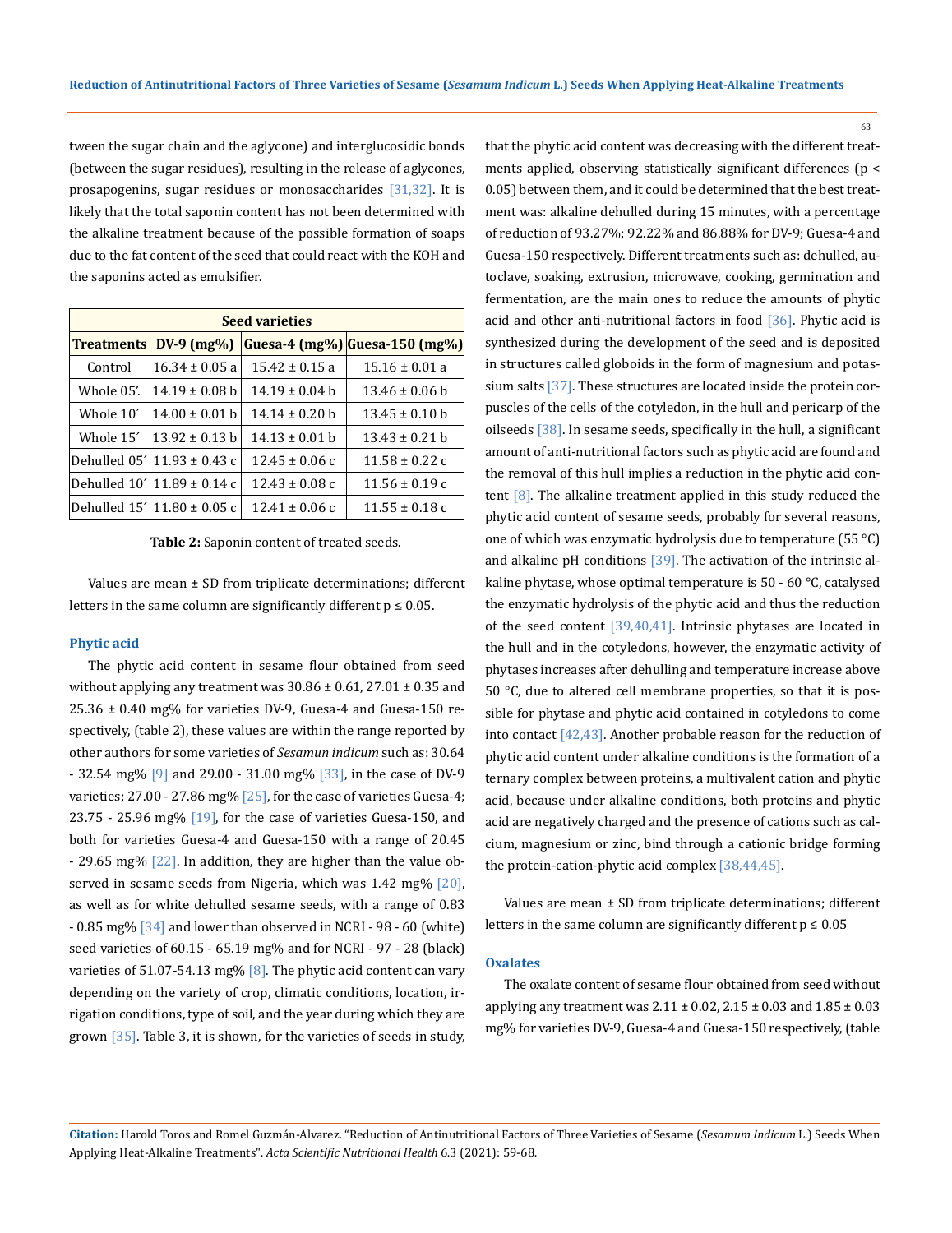| <b>Seed varieties</b> |                    |                    |                               |  |
|-----------------------|--------------------|--------------------|-------------------------------|--|
| <b>Treatments</b>     | $DV-9$ (mg%)       |                    | Guesa-4 (mg%) Guesa-150 (mg%) |  |
| Control               | $30.86 \pm 0.61$ a | $27.01 \pm 0.35$ a | $25.36 \pm 0.40$ a            |  |
| Whole 05'.            | $13.05 \pm 0.19$ b | $11.51 \pm 0.26$ b | $8.38 \pm 0.27$ b             |  |
| Whole 10'             | $10.15 \pm 0.28$ c | $9.81 \pm 0.32$ c  | $7.61 \pm 0.27$ c             |  |
| Whole 15 <sup>'</sup> | $8.03 \pm 0.22$ d  | $7.64 \pm 0.23$ d  | $6.39 \pm 0.25$ d             |  |
| Dehulled 05'          | $6.04 \pm 0.20$ e  | $4.12 \pm 0.00$ e  | $5.97 \pm 0.23$ e             |  |
| Dehulled 10'          | $4.27 \pm 0.22$ f  | $3.33 \pm 0.02$ f  | $4.56 \pm 0.03$ f             |  |
| Dehulled 15'          | $2.08 \pm 0.01$ g  | $2.10 \pm 0.00$ g  | $3.33 \pm 0.02$ g             |  |

**Table 3:** Phytic acid content in treated seeds.

4), these values are similar compared with those reported by other authors for varieties DV-9 such as: 2.10 mg%  $[20]$ ; while the values of 2.03 - 2.37 mg%  $[46]$  were similar for both DV-9 and Guesa-4 varieties. They are also higher than the values reported by several authors such as: 0.0049 - 0.0057 mg% [25]; 0.95 - 1.15 mg% [9]; 0.41  $-0.44$  mg%  $[26]$ ; 1.28  $-1.30$  mg%  $[34]$ ; and 1.28  $-1.30$  mg%  $[34]$ ; and are lower than the value observed for Nigerian sesame seeds which was 85.44 - 85.90 mg% [33]; 15.21 - 16.11 mg% [22], as well as for NCRI - 98 - 60 (white) seed varieties which was 181.74- 185.10 mg% and for NCRI - 97 - 28 (black) varieties which was 150.40 - 157.60 mg%  $[8]$ . The amount of these antinutrients in the seeds depends not only on the plant, but also on the season, soil nutrients and local water conditions of the soil where they are grown [47]. Table 4, it is shown, for the seed varieties under study, that the oxalate content was decreasing with the different treatments applied, observing statistically significant differences ( $p < 0.05$ ) among them, and it could be determined that the best treatment was: alcaline dehulled for 15 minutes, with a percentage reduction of 88.63%; 92.06% and 91.36% for DV-9; Guesa-4 and Guesa-150 respectively. Different treatments such as: dehulled, autoclaving, soaking, extrusion, microwave, cooking, germination and fermentation, are the main ones to reduce the amounts of oxalates and other anti-nutritional factors in food [36]. Oxalate is synthesized in the form of crystals, in structures called idioblasts, located in the cotyledons and hull of oilseeds  $[48,49]$ . In sesame seeds, specifically in the hull, a significant amount of anti-nutritional factors such as oxalate are found and the removal of this bark implies a reduction in the oxalate content  $[8]$ . The alkaline treatment applied in this study increased the loss of oxalate content from sesame seeds, due to the formation of potassium oxalate, by reacting calcium oxalate

with the potassium hydroxide used in the alkaline treatment. Potassium oxalate is a water-soluble salt whose solubility increases at temperatures above 50 °C [50]. The drastic decrease in oxalates after 15 minutes may be associated in the first place with the fact that this time helps to completely solubilize the oxalate crystals and also because part of the content is located in the rind of the sesame and this is removed with this process.

| <b>Seed varieties</b> |                              |                              |                               |  |
|-----------------------|------------------------------|------------------------------|-------------------------------|--|
| <b>Treatments</b>     | $DV-9$ (mg%)                 |                              | Guesa-4 (mg%) Guesa-150 (mg%) |  |
| Control               | $2.11 \pm 0.02^{\circ}$      | $2.15 \pm 0.03$ <sup>a</sup> | $1.85 \pm 0.03$ <sup>a</sup>  |  |
| Whole 05'.            | $0.82 \pm 0.02^{\rm b}$      | $0.84 \pm 0.02^b$            | $0.41 \pm 0.01^{\rm b}$       |  |
| Whole 10'             | $0.66 \pm 0.02$ <sup>c</sup> | $0.69 + 0.03c$               | $0.39 + 0.02b$                |  |
| Whole 15'             | $0.52 + 0.02d$               | $0.54 \pm 0.01$ <sup>d</sup> | $0.32 \pm 0.01$ <sup>c</sup>  |  |
| Dehulled 05'          | $0.44 \pm 0.02$ <sup>e</sup> | $0.36 \pm 0.01$ <sup>e</sup> | $0.24 + 0.01d$                |  |
| Dehulled 10'          | $0.40 \pm 0.01$ <sup>f</sup> | $0.33 \pm 0.01$ <sup>f</sup> | $0.19 \pm 0.01$ <sup>e</sup>  |  |
| Dehulled 15'          | $0.24 \pm 0.01$ <sup>g</sup> | $0.17 \pm 0.01$ <sup>g</sup> | $0.16 \pm 0.00$ <sup>f</sup>  |  |

**Table 4:** Oxalate content in treated seeds.

Values are mean ± SD from triplicate determinations; different letters in the same column are significantly different  $p \le 0.05$ 

## **Proximal composition of sesame varieties subjected to thermal-alkaline treatments**

The compositional evaluation of the three varieties of sesame is shown in table 5. Again, there were statistically significant differences ( $p \le 0.05$ ) for each type depending on the three treatments used. The proximal composition is a percentage; for this reason, the changes are directly proportional. On the other hand, the moisture content presented variations concerning the control; perhaps this result could be associated with the size of the sesame seeds and their dehydration capacity, considering that they were all subjected to the same temperature and time conditions after the alkaline thermal treatments.

The results are expressed as the average of three replicates (n  $= 3$ )  $\pm$  followed by the standard deviation. Different lower case letters in different columns represent statistically significant differences ( $p \le 0.05$ ) in the evaluated parameter and the control. \*bd C. protein: crude protein, T. Carbohyd: Total Carbohydrates, determing by difference.

**Citation:** Harold Toros and Romel Guzmán-Alvarez*.* "Reduction of Antinutritional Factors of Three Varieties of Sesame (*Sesamum Indicum* L.) Seeds When Applying Heat-Alkaline Treatments". *Acta Scientific Nutritional Health* 6.3 (2021): 59-68.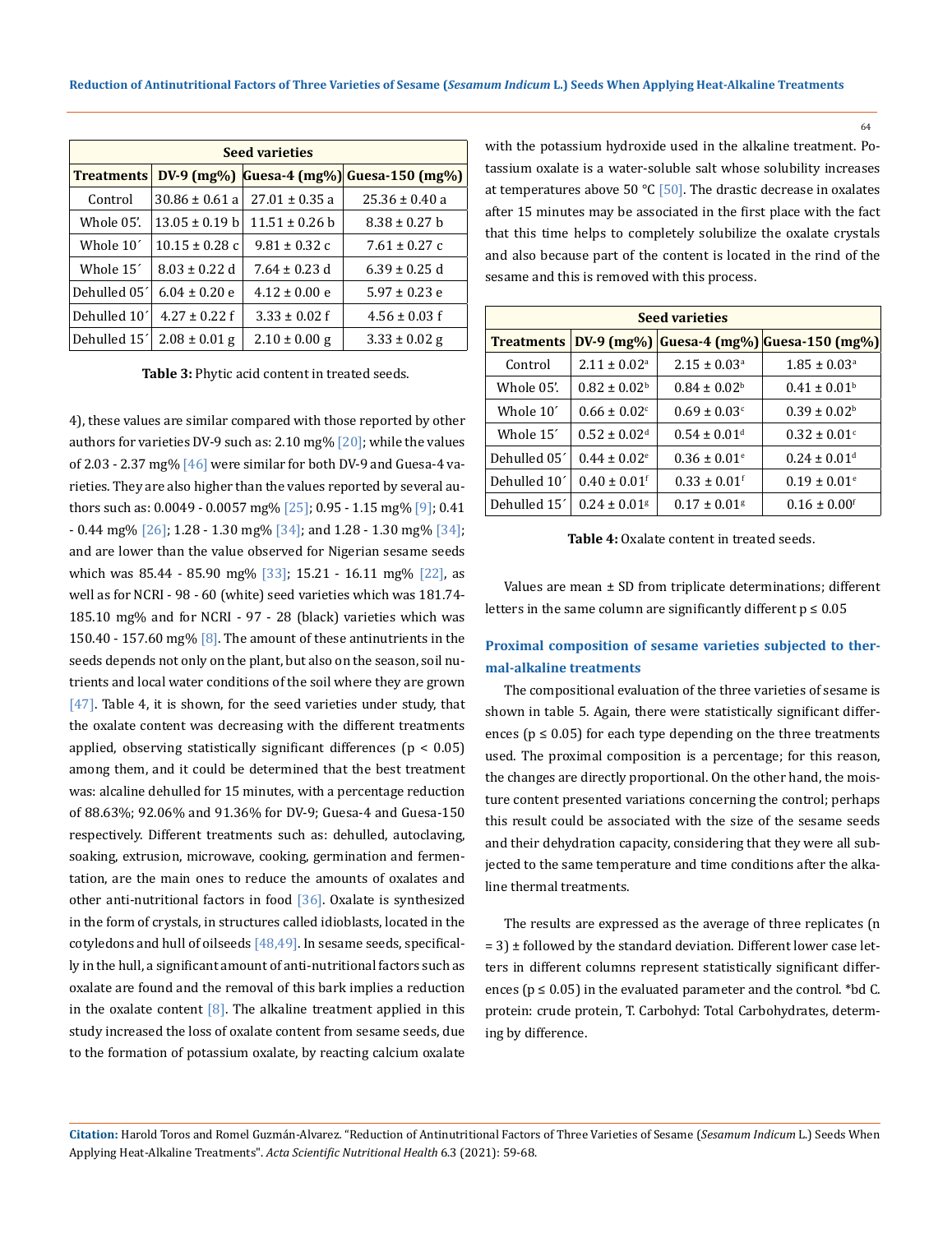**Reduction of Antinutritional Factors of Three Varieties of Sesame (***Sesamum Indicum* **L.) Seeds When Applying Heat-Alkaline Treatments**

| <b>Treatments</b>     | <b>Variety</b> | <b>Moisture</b>              | C. protein*                   | Crude fat*                    | $Ash*$                       | T. Carbohyd*                  |
|-----------------------|----------------|------------------------------|-------------------------------|-------------------------------|------------------------------|-------------------------------|
| Control               | $DV-9$         | $5.17 \pm 0.03^{\rm b}$      | $38.74 \pm 1.39$ <sup>c</sup> | $35.46 \pm 0.26$ <sup>g</sup> | $9.88 \pm 0.07$ <sup>c</sup> | $10.75 \pm 0.25^{\text{h}}$   |
|                       | $G-4$          | $4.33 \pm 0.04$ <sup>f</sup> | $29.59 \pm 0.80$ <sup>h</sup> | $36.89 \pm 0.15$ <sup>e</sup> | $10.11 \pm 0.10^a$           | $19.08 \pm 0.09$ <sup>d</sup> |
|                       | $G-150$        | $4.17 \pm 0.06^{\text{h}}$   | $29.73 \pm 1.22$ <sup>f</sup> | $37.26 \pm 0.26$ <sup>d</sup> | $9.70 \pm 0.10^{\circ}$      | $19.14 \pm 0.36$ <sup>c</sup> |
| Whole 15 <sup>'</sup> | $DY-9$         | $4.89 \pm 0.30$ <sup>d</sup> | $39.06 \pm 0.12^b$            | $34.21 \pm 0.04$ <sup>i</sup> | $9.74 \pm 0.04$ <sup>d</sup> | $12.10 \pm 0.50$ <sup>g</sup> |
|                       | $G-4$          | $4.26 \pm 0.12$ <sup>g</sup> | $29.30 \pm 1.48$ <sup>i</sup> | $35.31 \pm 0.66^{\text{h}}$   | $9.91 \pm 0.03^b$            | $21.22 \pm 0.29$ <sup>a</sup> |
|                       | $G-150$        | $4.44 \pm 0.18$ <sup>e</sup> | $29.62 \pm 0.59$ <sup>g</sup> | $36.10 \pm 0.28$ <sup>f</sup> | $9.55 \pm 0.04$ <sup>f</sup> | $20.29 \pm 0.09^{\circ}$      |
| Dehulled 15'          | $DV-9$         | $5.56 \pm 0.05^{\rm b}$      | $41.11 \pm 0.37$ <sup>a</sup> | $39.65 \pm 0.21$ <sup>c</sup> | $5.81 \pm 0.02$ <sup>i</sup> | $7.87 \pm 0.35$ <sup>i</sup>  |
|                       | $G-4$          | $4.97 \pm 0.17$ °            | $32.84 \pm 0.99$ <sup>d</sup> | $40.79 \pm 0.04^{\circ}$      | $6.48 \pm 0.13$ <sup>g</sup> | $14.92 \pm 0.33$ <sup>e</sup> |
|                       | $G-150$        | $5.31 \pm 0.31$ <sup>a</sup> | $32.46 \pm 0.82$ <sup>e</sup> | $42.05 \pm 0.35$ <sup>a</sup> | $5.94 \pm 0.01$ <sup>h</sup> | $14.28 \pm 0.49$ <sup>f</sup> |

**Table 5:** Proximal analysis of selected treatments for sesame seeds variety DV-9, G-4 and G-150.

The crude protein content varied, and it was observed that the hulling treatment influenced the increase in the protein fraction. Likewise, the crude fat content increased up to 4% for the hulled seeds based on the control results. However, when comparing the crude fat values of the control versus whole seeds for 15 minutes, the content of the latter decreased slightly; may be associated with saponification processes that could occur during the thermal-alkaline treatment. Remarkably, a decrease of up to 4% in the ash content was observed. This result shows that the applied treatments affect the hulling and, therefore on the mineral content of the sesame. The carbohydrate content presented variability for all the sesame seeds and used treatments.

The results obtained from the composition of the sesame seeds allow us to observe that after applying different thermal-alkaline treatments, it is possible to get sesame seeds with a more significant contribution of protein and crude fat. This aspect becomes interesting when allocating these raw materials as alternative food sources. or for oil extraction. However, the increase in these components reduces minerals that sesame usually provides, including calcium, which represents one of the main advantages of raw sesame consumption. Changes in the carbohydrate content are related to the decrease in dietary fiber content, a component of great importance in human nutrition that we can obtain naturally in sesame. In addition, the treatments applied could reduce other antinutritional agents such as lectins, tannins, amylase inhibitors, oligosaccharides, glucosinates, antivitamins. In this sense, applying any treatment thermal-alkaline would cause changes, which can be positive or negative depending on the feeding conditions that each individual establishes.

#### **Conclusion**

The application of the alkaline treatment, showed statistically significant differences in terms of time applied, demonstrating that when the seeds were exposed for 15 minutes with 0.7% KOH solution, the phytic acid and oxalate content was reduced by a high percentage.The alkaline dehulled treatment during 15 minutes, produced changes in the proximal composition of the varieties of seeds studied, generating an increase in the content of moisture, crude protein and crude fat, and reduced the content of ash and carbohydrates.

65

#### **Bibliography**

- 1. [Martínez M. "Antinutrientes proteicos de las leguminosas: ti](https://uvadoc.uva.es/handle/10324/18140)[pos, toxicidad y efectos fisiológicos". Trabajo de grado en Nu](https://uvadoc.uva.es/handle/10324/18140)[trición Humana y Dietética, Universidad de Valladolid \(2016\).](https://uvadoc.uva.es/handle/10324/18140)
- 2. [Gómez L and Nader M. "Productos elaborados con semillas de](http://www.revistasan.org.ar/pdf_files/trabajos/vol_13/num_4/RSAN_13_4_250.pdf)  [chía y sésamo: composición química, aceptabilidad, satisfac](http://www.revistasan.org.ar/pdf_files/trabajos/vol_13/num_4/RSAN_13_4_250.pdf)[ción y conocimiento sobre sus propiedades nutricionales".](http://www.revistasan.org.ar/pdf_files/trabajos/vol_13/num_4/RSAN_13_4_250.pdf) *Ac[tualización en Nutrición](http://www.revistasan.org.ar/pdf_files/trabajos/vol_13/num_4/RSAN_13_4_250.pdf)* 13 (2012): 250-267.
- 3. [Pineda M. "Respuesta del cultivo de ajonjolí \(](http://biblio3.url.edu.gt/Tesario/2009/06/04/Pineda-Mynor.pdf)*Sesamum indicum* L, *Pedaliaceae*[\) a la fertilización al suelo y foliar en Aldea El](http://biblio3.url.edu.gt/Tesario/2009/06/04/Pineda-Mynor.pdf)  [Paredón Buena Vista, La Gomera, Escuintla, Guatemala". Tesis](http://biblio3.url.edu.gt/Tesario/2009/06/04/Pineda-Mynor.pdf)  [de Ingeniero Agrónomo, Universidad Rafael Landiva \(2009\).](http://biblio3.url.edu.gt/Tesario/2009/06/04/Pineda-Mynor.pdf)
- 4. FAO. "Production statistics". FAO, Rome, Italy (2016).
- 5. Cruz E. "La importancia del cultivo de ajonjolí (*Sesamum indicum* L.) en México". Monografía de Ingeniero Agrónomo, Universidad Autónoma Agraria Antonio Narro (2003).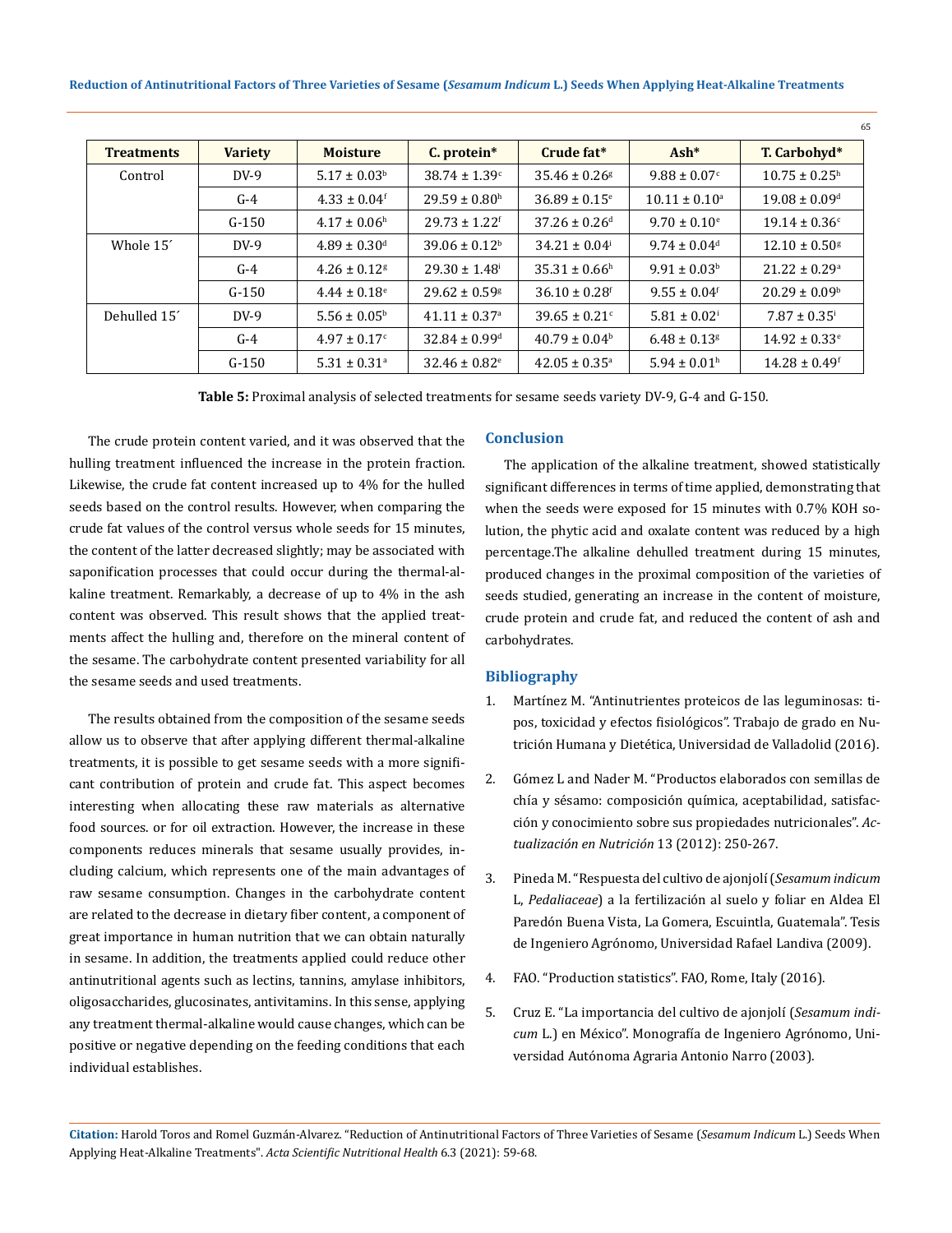- 6. Anilakumar K., *et al*[. "Nutritional, medicinal and industrial](https://www.researchgate.net/publication/50870025_Nutritional_Medicinal_and_Industrial_Uses_of_Sesame_Sesamum_indicum_L_Seeds_-_An_Overview)  uses of sesame (*[Sesamum indicum](https://www.researchgate.net/publication/50870025_Nutritional_Medicinal_and_Industrial_Uses_of_Sesame_Sesamum_indicum_L_Seeds_-_An_Overview)* L.) seeds". *Agriculturae [Conspectus Scientificus](https://www.researchgate.net/publication/50870025_Nutritional_Medicinal_and_Industrial_Uses_of_Sesame_Sesamum_indicum_L_Seeds_-_An_Overview)* 75 (2010): 159-168.
- 7. Elizalde A., *et al*[. "Factores antinutricionales en semillas".](http://www.scielo.org.co/pdf/bsaa/v7n1/v7n1a07.pdf) *Fac[ultad de Ciencias Agropecuarias](http://www.scielo.org.co/pdf/bsaa/v7n1/v7n1a07.pdf)*, 7 (2009): 45-54.
- 8. [Makinde F and Akinoso R. "Nutrient composition and effect of](http://www.ifrj.upm.edu.my/20%20(05)%202013/34%20IFRJ%2020%20(05)%202013%20Folasade%20035.pdf)  [processing treatments on anti nutritional factors of Nigerian](http://www.ifrj.upm.edu.my/20%20(05)%202013/34%20IFRJ%2020%20(05)%202013%20Folasade%20035.pdf)  sesame (*Sesamum indicum* Linn) cultivars". *[International Food](http://www.ifrj.upm.edu.my/20%20(05)%202013/34%20IFRJ%2020%20(05)%202013%20Folasade%20035.pdf)  Research Journal* [20 \(2013\): 2293-2300.](http://www.ifrj.upm.edu.my/20%20(05)%202013/34%20IFRJ%2020%20(05)%202013%20Folasade%20035.pdf)
- 9. [Olagunju A and Ifesan B. "Changes in nutrient and antinutri](https://www.jmbfs.org/wp-content/uploads/2013/06/jmbfs-0282-olagunju.pdf)[tional contents of sesame seeds during fermentation".](https://www.jmbfs.org/wp-content/uploads/2013/06/jmbfs-0282-olagunju.pdf) *Journal [of Microbiology, Biotechnology and Food Sciences](https://www.jmbfs.org/wp-content/uploads/2013/06/jmbfs-0282-olagunju.pdf)* 2 (2013): [2407-2410.](https://www.jmbfs.org/wp-content/uploads/2013/06/jmbfs-0282-olagunju.pdf)
- 10. [Association of Official Analytical Chemist AOAC. "Official](https://www.worldcat.org/title/official-methods-of-analysis-of-the-association-of-official-analytical-chemists/oclc/20709424)  [methods of analysis". 15th edition. Washington DC: Associa](https://www.worldcat.org/title/official-methods-of-analysis-of-the-association-of-official-analytical-chemists/oclc/20709424)[tion of Official Analytical Chemists \(2010\).](https://www.worldcat.org/title/official-methods-of-analysis-of-the-association-of-official-analytical-chemists/oclc/20709424)
- 11. ElKhori S., *et al*[. "The microwave-assisted process \(MAPTM1\):](https://www.sciencedirect.com/science/article/abs/pii/S0260877406002846)  [Extraction and determination of fat from cocoa powder and](https://www.sciencedirect.com/science/article/abs/pii/S0260877406002846)  cocoa nibs". *[Journal of Food Engineering](https://www.sciencedirect.com/science/article/abs/pii/S0260877406002846)* 79 (2007): 1110- [1114.](https://www.sciencedirect.com/science/article/abs/pii/S0260877406002846)
- 12. [Obadoni B and Ochuko P. "Phytochemical Studies and Com](https://www.ajol.info/index.php/gjpas/article/view/16033)[parative Efficacy of the Crude Extracts of Some Homeostatic](https://www.ajol.info/index.php/gjpas/article/view/16033)  [Plants in Edo and Delta States of Nigeria".](https://www.ajol.info/index.php/gjpas/article/view/16033) *Global Journal of [Pure and Applied Science](https://www.ajol.info/index.php/gjpas/article/view/16033)* 8 (2001): 203-208.
- 13. [Rodríguez J. "Determinación y cuantificación de saponinas en](http://repositorio.ug.edu.ec/handle/redug/19454)  [las hojas de la cabuya \(Furcraea andina\) para su posible uso](http://repositorio.ug.edu.ec/handle/redug/19454)  [como tensoactivo en detergentes biodegradables". Trabajo de](http://repositorio.ug.edu.ec/handle/redug/19454)  [grado de Químico y Farmacéutico, Universidad de Guayaquil](http://repositorio.ug.edu.ec/handle/redug/19454)  [\(2017\).](http://repositorio.ug.edu.ec/handle/redug/19454)
- 14. [Wheeler EL and Ferrel RE. "A method for phytic acid determi](https://www.cerealsgrains.org/publications/cc/backissues/1971/Documents/chem48_312.pdf)[nation in wheat fractions".](https://www.cerealsgrains.org/publications/cc/backissues/1971/Documents/chem48_312.pdf) *Cereal Chemistry* 48 (1971): 312- [316.](https://www.cerealsgrains.org/publications/cc/backissues/1971/Documents/chem48_312.pdf)
- 15. Kayode R., *et al*[. "Physico-chemical and antinutritional char](https://www.researchgate.net/publication/265476176_Physico-chemical_and_anti-nutritional_characterization_of_the_kernels_of_some_mango_Mangifera_indica_cultivars_grown_in_Western_parts_of_Nigeria)[acterization of the kernels of some mango \(](https://www.researchgate.net/publication/265476176_Physico-chemical_and_anti-nutritional_characterization_of_the_kernels_of_some_mango_Mangifera_indica_cultivars_grown_in_Western_parts_of_Nigeria)*Mangifera indica*) [cultivars grown in Western parts of Nogeria".](https://www.researchgate.net/publication/265476176_Physico-chemical_and_anti-nutritional_characterization_of_the_kernels_of_some_mango_Mangifera_indica_cultivars_grown_in_Western_parts_of_Nigeria) *Food Science and [Quality Management](https://www.researchgate.net/publication/265476176_Physico-chemical_and_anti-nutritional_characterization_of_the_kernels_of_some_mango_Mangifera_indica_cultivars_grown_in_Western_parts_of_Nigeria)* 22 (2013): 1-8.

16. [Underwood G. "Quantitative Analysis". 5th ed. Prentice Hall](https://gtu.ge/Agro-Lib/Vogels_TEXTBOOK_OF_QUANTITATIVE_CHEMICAL_ANALYSIS_5th_ed__-_G_H_Jeffery.MsuCity.pdf)  [Publication, London \(1986\).](https://gtu.ge/Agro-Lib/Vogels_TEXTBOOK_OF_QUANTITATIVE_CHEMICAL_ANALYSIS_5th_ed__-_G_H_Jeffery.MsuCity.pdf)

66

- 17. [Montilla D and Terán H. "UCLA-1, una nueva variedad de ajon](http://ve.scielo.org/scielo.php?script=sci_arttext&pid=S1316-33612017000100007&lng=es&nrm=iso&tlng=es)jolí (*[Sesamum indicum](http://ve.scielo.org/scielo.php?script=sci_arttext&pid=S1316-33612017000100007&lng=es&nrm=iso&tlng=es)* L.)". *Bioagro* 8 (1996): 26-29.
- 18. [Gómez J. "Efecto de la concentración de ajonjolí \(](http://revistas.sena.edu.co/index.php/recia/article/view/1675)*Sesamum indicum*[\) sobre las propiedades nutricionales, sensoriales y re](http://revistas.sena.edu.co/index.php/recia/article/view/1675)[ológicas de un producto untable de cacao \(](http://revistas.sena.edu.co/index.php/recia/article/view/1675)*Theobroma cacao* [L.\)". Trabajo especial de grado de Licenciatura, Universidad](http://revistas.sena.edu.co/index.php/recia/article/view/1675)  [Central de Venezuela \( 2018\).](http://revistas.sena.edu.co/index.php/recia/article/view/1675)
- 19. Ogungbenle H and Onoge F. "Nutrient composition and functional properties of raw, defatted and protein concentrate of sesame (*Sesamum indicum*) flour". *European Journal of Biotechnology and Bioscience* 2 (2014): 37-43.
- 20. Momoh A., *et al*[. "The effects of different treatments on the](http://garj.org/garjb/8/2012/1/1/the-effects-of-different-treatments-on-the-phytochemicals-proximate-and-mineral-contents-of-beniseeds-sesamum-indicum-linn)  [phytochemicals, proximate, and mineral contents of beniseeds](http://garj.org/garjb/8/2012/1/1/the-effects-of-different-treatments-on-the-phytochemicals-proximate-and-mineral-contents-of-beniseeds-sesamum-indicum-linn)  (*Sesamum indicum* Linn)". *[Global Advanced Research Journal of](http://garj.org/garjb/8/2012/1/1/the-effects-of-different-treatments-on-the-phytochemicals-proximate-and-mineral-contents-of-beniseeds-sesamum-indicum-linn)  Biotechnology* [1 \(2012\): 008-011.](http://garj.org/garjb/8/2012/1/1/the-effects-of-different-treatments-on-the-phytochemicals-proximate-and-mineral-contents-of-beniseeds-sesamum-indicum-linn)
- 21. Khashaba A., *et al*[. "Effect of some heat treatments on chemical](https://journals.ekb.eg/article_53204.html)  [composition and oil characteristics of sesame seeds \(](https://journals.ekb.eg/article_53204.html)*Sesamum indicum* L.)". *[Journal of Food and Dairy Science](https://journals.ekb.eg/article_53204.html)* 5 (2014): 701- [716.](https://journals.ekb.eg/article_53204.html)
- 22. Jimoh W., *et al*[. "Effect of processing on some minerals, anti](https://www.researchgate.net/publication/287635439_Effect_of_processing_on_some_minerals_anti-nutrients_and_nutritional_composition_of_sesame_Sesamum_indicum_seed_meals)[nutrients and nutritional composition of sesame \(](https://www.researchgate.net/publication/287635439_Effect_of_processing_on_some_minerals_anti-nutrients_and_nutritional_composition_of_sesame_Sesamum_indicum_seed_meals)*Sesamum indicum*) seed meals". *[Electronic Journal of Environmental, Ag](https://www.researchgate.net/publication/287635439_Effect_of_processing_on_some_minerals_anti-nutrients_and_nutritional_composition_of_sesame_Sesamum_indicum_seed_meals)[ricultural and Food Chemistry](https://www.researchgate.net/publication/287635439_Effect_of_processing_on_some_minerals_anti-nutrients_and_nutritional_composition_of_sesame_Sesamum_indicum_seed_meals)* 7 (2011): 79-85.
- 23. [Nwobasi C and Attamah C. "Proximate analysis and phyto](https://researchplusjournals.com/index.php/IJHM/article/view/359)[chemical properties of sesame \(](https://researchplusjournals.com/index.php/IJHM/article/view/359)*Sesamum indicum* L.) seeds [grown and consumed in Abakaliki, Ebonyi state, Nigeria".](https://researchplusjournals.com/index.php/IJHM/article/view/359) *In[ternational Journal of Health and Medicine](https://researchplusjournals.com/index.php/IJHM/article/view/359)* 2 (2017): 1-4.
- 24. Chocrón S. "Evaluación nutricional de sucedáneo de yogur elaborado a partir de ajonjolí (*Sesamum indicum* L.)". Trabajo especial de grado de Licenciatura, Universidad Central de Venezuela (2018).
- 25. Bello F., *et al*[. "Evaluation of some antinutritional factors in oil](https://www.researchgate.net/publication/326507245_Evaluation_of_Some_Anti-nutritional_Factors_in_Oil-Free_White_Sesamum_indicum_L_Seed_Cake)free white *Sesamum indicum* L. seed cake". *[International Jour](https://www.researchgate.net/publication/326507245_Evaluation_of_Some_Anti-nutritional_Factors_in_Oil-Free_White_Sesamum_indicum_L_Seed_Cake)[nal of Food Nutrition and Safety](https://www.researchgate.net/publication/326507245_Evaluation_of_Some_Anti-nutritional_Factors_in_Oil-Free_White_Sesamum_indicum_L_Seed_Cake)* 4 (2013): 27-33.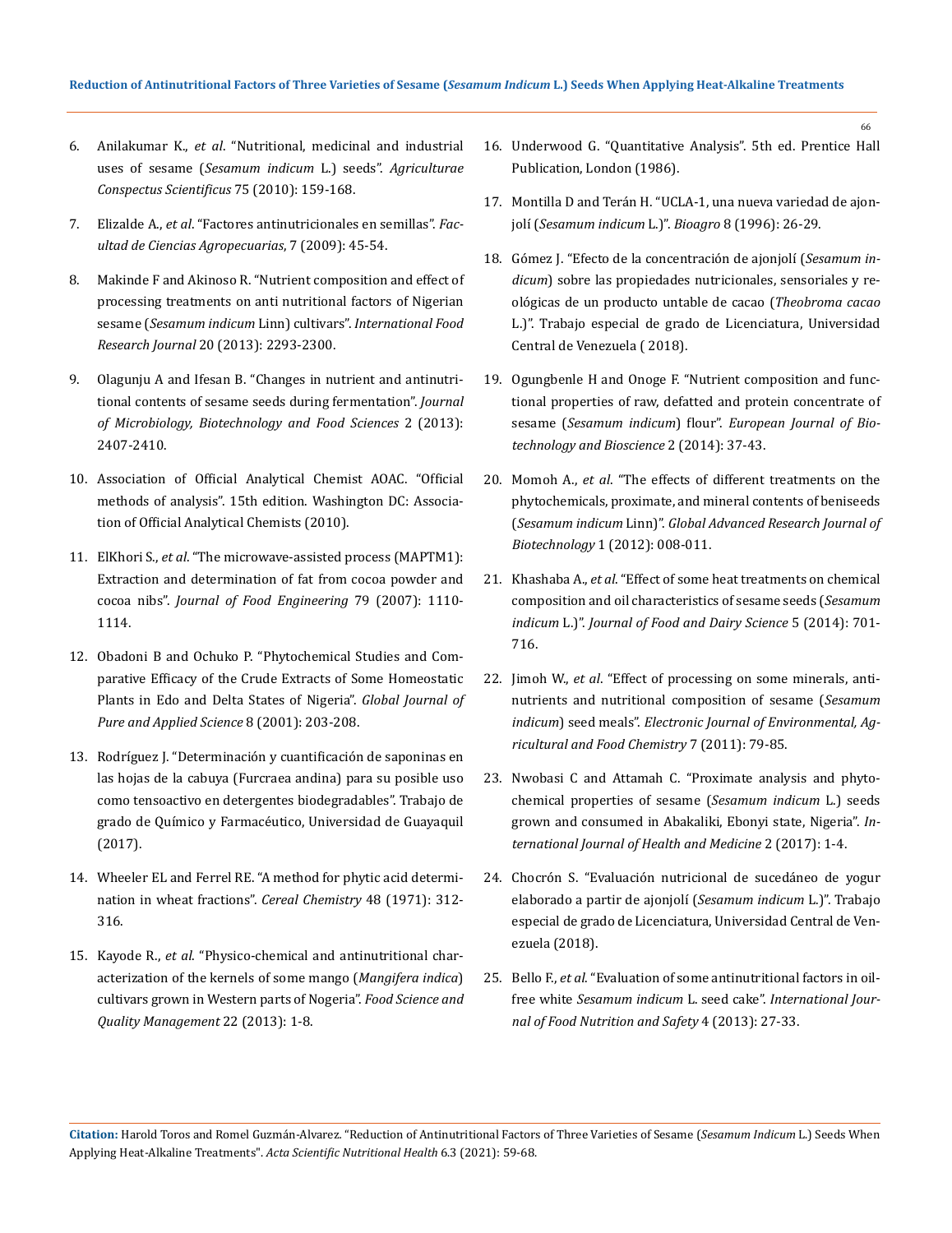- 26. Okoronkwo N., *et al*[. "Assessment of potential values of](https://www.researchgate.net/publication/301503854_Assessment_of_Potential_Values_of_Sesamum_indicum_Seed) *Sesamum indicum* seed". *[International Journal of Arts and Sciences](https://www.researchgate.net/publication/301503854_Assessment_of_Potential_Values_of_Sesamum_indicum_Seed)* [07 \(2014\): 19-27.](https://www.researchgate.net/publication/301503854_Assessment_of_Potential_Values_of_Sesamum_indicum_Seed)
- 27. [Nwalo N. "Genetic diversity of Nigerian Sesame cultivars](https://www.researchgate.net/publication/281099741_Genetic_diversity_of_Nigerian_Sesame_cultivars_Sesamum_indicum_L_based_on_simple_sequence_repeat_SSR_markers_and_its_relationship_with_phytochemicals_International_Journal_of_Current_Microbiology_and_/)  (*Sesamum indicum* [L\) based on simple sequence repeat \(SSR\)](https://www.researchgate.net/publication/281099741_Genetic_diversity_of_Nigerian_Sesame_cultivars_Sesamum_indicum_L_based_on_simple_sequence_repeat_SSR_markers_and_its_relationship_with_phytochemicals_International_Journal_of_Current_Microbiology_and_/)  [markers and its relationship with phytochemicals".](https://www.researchgate.net/publication/281099741_Genetic_diversity_of_Nigerian_Sesame_cultivars_Sesamum_indicum_L_based_on_simple_sequence_repeat_SSR_markers_and_its_relationship_with_phytochemicals_International_Journal_of_Current_Microbiology_and_/) *Interna[tional Journal of Current Microbiology and Applied Sciences](https://www.researchgate.net/publication/281099741_Genetic_diversity_of_Nigerian_Sesame_cultivars_Sesamum_indicum_L_based_on_simple_sequence_repeat_SSR_markers_and_its_relationship_with_phytochemicals_International_Journal_of_Current_Microbiology_and_/)* 4 [\(2015\): 898-908.](https://www.researchgate.net/publication/281099741_Genetic_diversity_of_Nigerian_Sesame_cultivars_Sesamum_indicum_L_based_on_simple_sequence_repeat_SSR_markers_and_its_relationship_with_phytochemicals_International_Journal_of_Current_Microbiology_and_/)
- 28. Ridout C., *et al*[. "Quinoa saponins-analysis and preliminary in](https://onlinelibrary.wiley.com/doi/abs/10.1002/jsfa.2740540202)[vestigations into the effects of reduction by processing".](https://onlinelibrary.wiley.com/doi/abs/10.1002/jsfa.2740540202) *Jour[nal of the Science of Food and Agriculture](https://onlinelibrary.wiley.com/doi/abs/10.1002/jsfa.2740540202)* 54 (1991): 165-176.
- 29. Quispe F., *et al*[. "A Kinetic approach to saponin extraction dur](https://onlinelibrary.wiley.com/doi/abs/10.1111/j.1745-4530.2012.00673.x)[ing washing of quinoa \(Chenopodium quinoa Willd.\) seeds".](https://onlinelibrary.wiley.com/doi/abs/10.1111/j.1745-4530.2012.00673.x)  *[Journal of Food Process Engineering](https://onlinelibrary.wiley.com/doi/abs/10.1111/j.1745-4530.2012.00673.x)* 36 (2013): 1-9.
- 30. Oenning G., *et al*[. "Degradation of oat saponins during heat](https://www.researchgate.net/publication/231545106_Degradation_of_Oat_Saponins_during_Heat_Processing_-_Effect_of_pH_Stainless_Steel_and_Iron_at_Different_Temperatures)  [processing - effect of pH, stainless steel, and iron at different](https://www.researchgate.net/publication/231545106_Degradation_of_Oat_Saponins_during_Heat_Processing_-_Effect_of_pH_Stainless_Steel_and_Iron_at_Different_Temperatures)  temperatures". *[Journal of Agricultural and Food Chemistry](https://www.researchgate.net/publication/231545106_Degradation_of_Oat_Saponins_during_Heat_Processing_-_Effect_of_pH_Stainless_Steel_and_Iron_at_Different_Temperatures)* 42 [\(1994\): 2578-2582.](https://www.researchgate.net/publication/231545106_Degradation_of_Oat_Saponins_during_Heat_Processing_-_Effect_of_pH_Stainless_Steel_and_Iron_at_Different_Temperatures)
- 31. [Güçlü Ü and Mazza G. "Saponins: Properties, Applications and](https://pubmed.ncbi.nlm.nih.gov/17453922/)  Processing". *[Critical Reviews in Food Science and Nutrition](https://pubmed.ncbi.nlm.nih.gov/17453922/)* 47 [\(2007\): 231-258.](https://pubmed.ncbi.nlm.nih.gov/17453922/)
- 32. Ahumada A., *et al*[. "Saponinas de quinua \(Chenopodium qui](http://www.scielo.org.co/scielo.php?pid=S0034-74182016000300006&script=sci_abstract&tlng=es)[noa Willd.\): un subproducto con alto potencial biológico".](http://www.scielo.org.co/scielo.php?pid=S0034-74182016000300006&script=sci_abstract&tlng=es) *Re[vista de Ciencias Químico-Farmacéuticas](http://www.scielo.org.co/scielo.php?pid=S0034-74182016000300006&script=sci_abstract&tlng=es)* 45 (2016): 438-469.
- 33. [Makinde F and Akinoso R. "Comparison between the nutri](https://pubmed.ncbi.nlm.nih.gov/24887946/)[tional quality of flour obtained from raw, roasted and ferment](https://pubmed.ncbi.nlm.nih.gov/24887946/)ed sesame (*Sesamum indicum* [L.\) seed grown in Nigeria".](https://pubmed.ncbi.nlm.nih.gov/24887946/) *Acta [Scientiarum Polonorum](https://pubmed.ncbi.nlm.nih.gov/24887946/)* 13 (2014): 309-319.
- 34. Okudu H., *et al*. "Nutrients and anti-nutrients contents of white beniseed cultivar (*Sesamum indicum* L.) in nigeria". *Direct Research Journal of Agriculture and Food Science* 4 (2016): 290- 293.
- 35. Chichester C., *et al*[. "Advances in food research". Academic](https://www.sciencedirect.com/bookseries/advances-in-food-research)  [Press. USA. \(1982\).](https://www.sciencedirect.com/bookseries/advances-in-food-research)
- 36. [Abbas Y and Ahmad A. "Impact of processing on nutritional](http://www.afst.valahia.ro/images/documente/2018/issue2/I.4_Abbas.pdf)  [and antinutritional factors of legumes: a review".](http://www.afst.valahia.ro/images/documente/2018/issue2/I.4_Abbas.pdf) *Annals of [Food Science and Technology](http://www.afst.valahia.ro/images/documente/2018/issue2/I.4_Abbas.pdf)* 19 (2018): 199-215.

37. [Thompson LU. "Potential health benefits and problems associ](https://www.sciencedirect.com/science/article/abs/pii/096399699390069U)ated with antinutrients in foods". *[Food Research International](https://www.sciencedirect.com/science/article/abs/pii/096399699390069U)* [26 \(1993\): 131-149.](https://www.sciencedirect.com/science/article/abs/pii/096399699390069U)

- 38. [Febles C. "Estudio del contenido de fitatos enderivados de ce](https://riull.ull.es/xmlui/handle/915/21232)[reales de consumo en canarias". Tesis Doctoral, Universidad de](https://riull.ull.es/xmlui/handle/915/21232)  [la Laguna. \(1998\).](https://riull.ull.es/xmlui/handle/915/21232)
- 39. [Greiner R and Konietzny U. "Improving enzymatic reduction](https://agris.fao.org/agris-search/search.do?recordID=DE2000L90017)  [ofmyo-inositol phosphates with inhibitory effects on mineral](https://agris.fao.org/agris-search/search.do?recordID=DE2000L90017)  [absorption in black bean \(](https://agris.fao.org/agris-search/search.do?recordID=DE2000L90017)*Phaseolus vulgaris* var. Preto)". *Jour[nal of Food Processing and Preservation](https://agris.fao.org/agris-search/search.do?recordID=DE2000L90017)* 23 (1999): 249-261.
- 40. Afify A., *et al*[. "Bioavailability of iron, zinc, phytate and phytase](https://pubmed.ncbi.nlm.nih.gov/22003395/)  [activity during soaking and germination of white sorghum va](https://pubmed.ncbi.nlm.nih.gov/22003395/)rieties". *PLoS ONE* [6 \(2011\): e25512.](https://pubmed.ncbi.nlm.nih.gov/22003395/)
- 41. Gupta R., *et al*[. "Reduction of phytic acid and enhancement of](https://pubmed.ncbi.nlm.nih.gov/25694676/)  [bioavailable micronutrients in food grains".](https://pubmed.ncbi.nlm.nih.gov/25694676/) *Journal of Food [Science and Technology](https://pubmed.ncbi.nlm.nih.gov/25694676/)* 52 (2015): 676-684.
- 42. Chang R., *et al*[. "Phytate removal from whole dry beans by en](https://www.researchgate.net/publication/229747779_Phytate_Removal_from_whole_dry_beans_by_enzymatic_hydrolysis_and_diffusion)[zymatic hydrolisis and diffusion".](https://www.researchgate.net/publication/229747779_Phytate_Removal_from_whole_dry_beans_by_enzymatic_hydrolysis_and_diffusion) *Journal of Food Science* 42 [\(1977\): 1098-1101.](https://www.researchgate.net/publication/229747779_Phytate_Removal_from_whole_dry_beans_by_enzymatic_hydrolysis_and_diffusion)
- 43. Lestienne I., *et al*[. "The effects of soaking of whole, dehulled](https://www.researchgate.net/publication/227745585_The_effects_of_soaking_of_whole_dehulled_and_ground_millet_and_soybean_seeds_on_phytate_degradation_and_PhyFe_and_PhyZn_molar_ratios)  [and ground millet and soybean seeds on phytate degradation](https://www.researchgate.net/publication/227745585_The_effects_of_soaking_of_whole_dehulled_and_ground_millet_and_soybean_seeds_on_phytate_degradation_and_PhyFe_and_PhyZn_molar_ratios)  [and Phy/Fe and Phy/Zn molar ratios".](https://www.researchgate.net/publication/227745585_The_effects_of_soaking_of_whole_dehulled_and_ground_millet_and_soybean_seeds_on_phytate_degradation_and_PhyFe_and_PhyZn_molar_ratios) *International Journal of [Food Science and Technology](https://www.researchgate.net/publication/227745585_The_effects_of_soaking_of_whole_dehulled_and_ground_millet_and_soybean_seeds_on_phytate_degradation_and_PhyFe_and_PhyZn_molar_ratios)* 40 (2005): 391-399.
- 44. [Reddy N and Salunkhe D. "Interactions between phytate, pro](https://ift.onlinelibrary.wiley.com/doi/abs/10.1111/j.1365-2621.1981.tb04911.x)[tein, and minerals in whey fractions of black gram".](https://ift.onlinelibrary.wiley.com/doi/abs/10.1111/j.1365-2621.1981.tb04911.x) *Journal of Food Science* [46 \(1981\): 564-567.](https://ift.onlinelibrary.wiley.com/doi/abs/10.1111/j.1365-2621.1981.tb04911.x)
- 45. Bishnoi S., *et al*[. "Effect of domestic processing and cooking](https://pubmed.ncbi.nlm.nih.gov/7971780/)  [methods on phytic acid and polyphenol contents of pea cul](https://pubmed.ncbi.nlm.nih.gov/7971780/)tivars (*Pissm sativum*)". *[Plant Foods for Human Nutrition](https://pubmed.ncbi.nlm.nih.gov/7971780/)* 45 [\(1994\): 381-388.](https://pubmed.ncbi.nlm.nih.gov/7971780/)
- 46. Manikantan M., *et al*[. "Selection of process parameters for pro](https://www.researchgate.net/publication/256583504_Selection_of_process_parameters_for_producing_high_quality_defatted_sesame_flour_at_pilot_scale)[ducing high quality defatted sesame flour at pilot scale".](https://www.researchgate.net/publication/256583504_Selection_of_process_parameters_for_producing_high_quality_defatted_sesame_flour_at_pilot_scale) *Jour[nal of Food Science and Technology](https://www.researchgate.net/publication/256583504_Selection_of_process_parameters_for_producing_high_quality_defatted_sesame_flour_at_pilot_scale)* 52 (2015): 1778-1783.
- 47. [Singh P and Saxena N. "Variation in oxalate and mineral con](https://eurekamag.com/research/027/836/027836563.php)[tents of Bathua Vegetables collected from different sites".](https://eurekamag.com/research/027/836/027836563.php) *In[dian Journal of Nutrition and Dietetics](https://eurekamag.com/research/027/836/027836563.php)* 10 (1973): 84-90.

**Citation:** Harold Toros and Romel Guzmán-Alvarez*.* "Reduction of Antinutritional Factors of Three Varieties of Sesame (*Sesamum Indicum* L.) Seeds When Applying Heat-Alkaline Treatments". *Acta Scientific Nutritional Health* 6.3 (2021): 59-68.